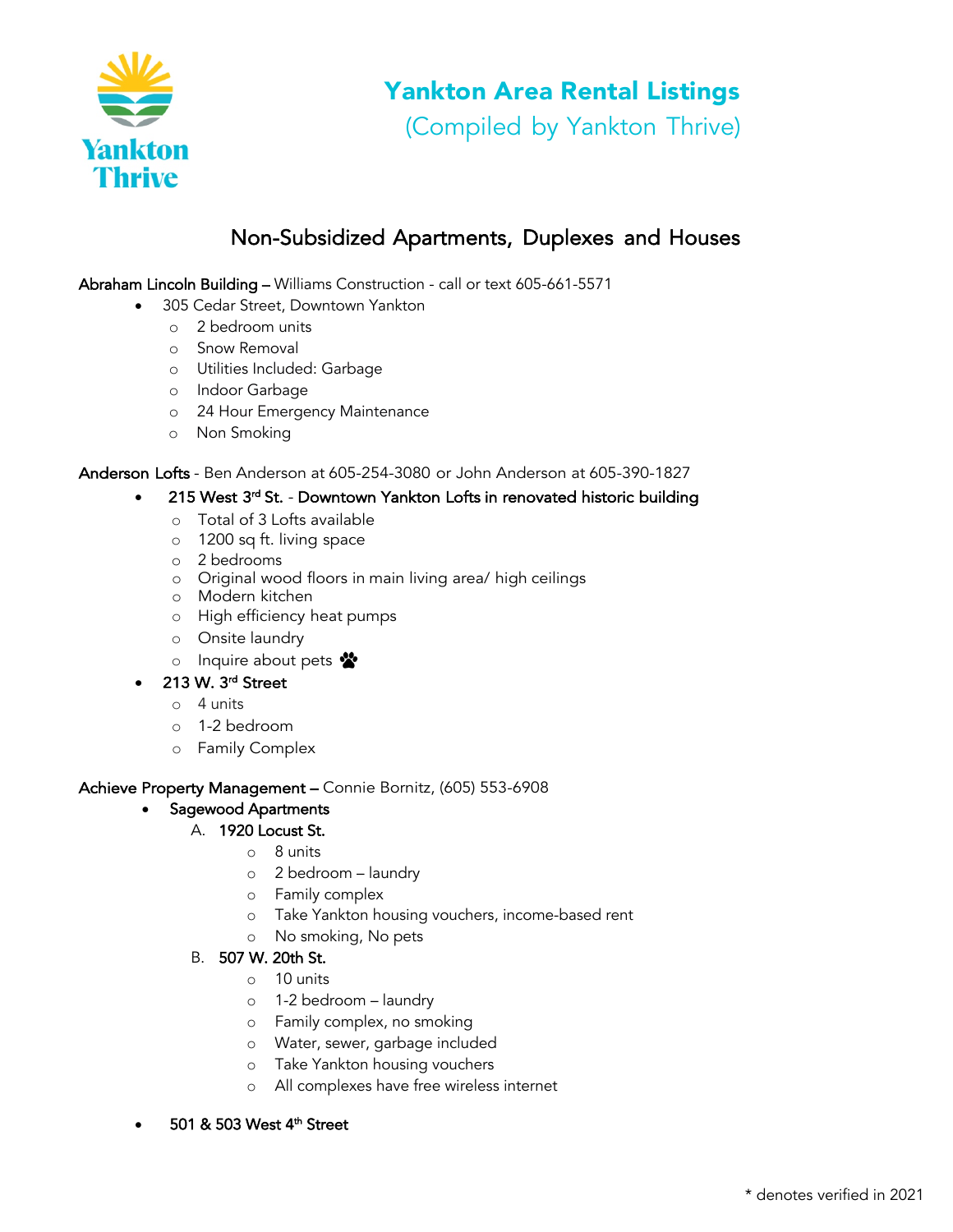- o 1 bedroom units
- o Shared laundry facility
- o No smoking
- o No pets
- o Yankton Housing Vouchers accepted
- o References required
- o Walking distance to downtown
- o Utilities included: water, sewer, garbage
- Multiple houses available
	- o Call Connie for more details

\* Apple Creek Apartments - Somerset, Inc., (605) 260-1770, www.applecreeksouthdakota.com

#### • 2900 Douglas Ave.

- $\circ$  44 units
- o 2-3 bedroom
- o On-site laundry
- o Water, sewer, garbage included
- o No smoking

#### \* Bernard Properties – (605) 760-6460

- 121 W 3<sup>rd</sup> Street
	- o Multiple houses & downtown apartments

#### Blackburn Properties - (605) 665-4561

- o Omanson Apartments 804 Belfast St.
- o 4 units laundry
- o 1-2 bedroom
- o No Pets, No Smoking

#### \* Carriage House Apartments - (605) 760-9870

- 805 E. 15th St.
	- o 27 units with garages laundry
	- o Elevator
	- o 1 handicap unit
	- o 1-2 bedroom
- \* Guthmillers, Lewis & Clark Realty Dan (605) 660-2740, danguthmiller@hotmail.com; Kami (605) 660-2147 or Lynn Peterson, (605) 661-7035
	- Cedar Street Apartments 1014 Cedar St.
		- o 12 units laundry
		- o 2 bedroom
		- o Heat, water, sewer, garbage included
		- o No Pets, No Smoking
	- Country Acres Mobile Home Park East Highway 50
		- o 15 units
		- o 2-3 bedroom
		- o No Pets, No Smoking
	- Mikala Suites 100 Robin Street
		- o 3 bedroom, 2 bath suites
	- Walnut Groove 1004 Walnut St.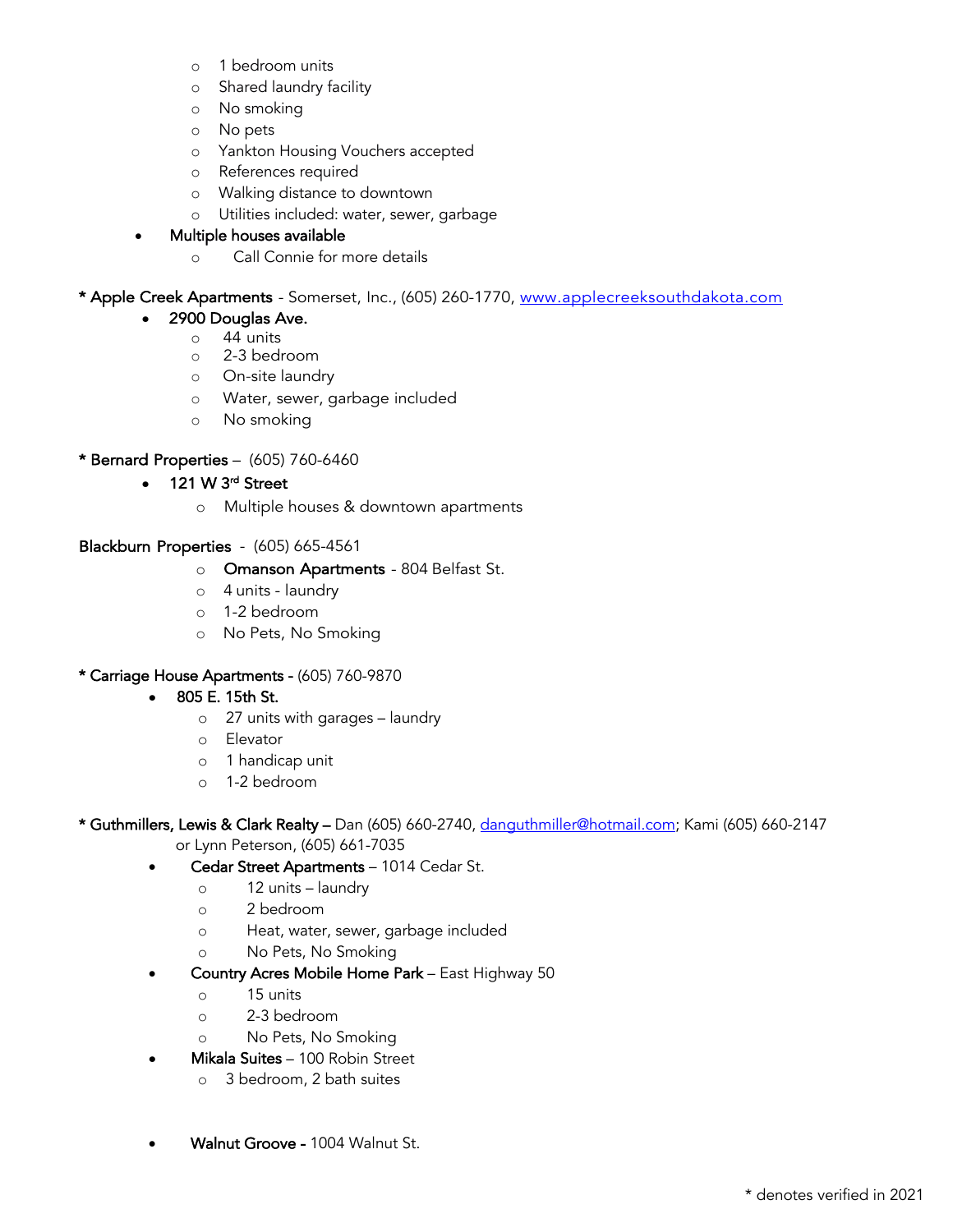- o 8 units laundry
- o 1-2 bedroom
- o Heat, water, sewer, garbage included
- o No Pets, No Smoking
- Webster Apartments 510 Pine St.
	- o 12 units laundry and elevator
	- o 1-2 bedroom
	- o Patio balcony
	- o Heat, water, sewer, garbage included
	- o No Pets, No Smoking

#### \* Dan Rupiper – (605) 760-4200 or (605) 665-1725

#### • 700 Broadway Ave.

- o 4 bedroom
- o Pay own utilities
- o No Pets
- 710 Broadway Ave
	- o 3 bedroom
	- o Pay own utilities
	- o No Pets

## • 412 Cedar St.

- o Duplex
- o Pay own utilities
- o No Pets

\* Ginny Brinkman - Discovery Realty & Mgmt - (605) 661-6031 - realginny@yahoo.com

Several homes and apartments; http://www.homesinyankton.com/rentals.html

\* Fox Run Apartments – Meridian Property Management – Erica Knox at (605) 660-2992, ericaknox1@yahoo.com

- 1313 W. 30th St.
	- $\circ$  24 units
	- o 2-3 bedroom
	- o Fully equipped kitchens
	- o Central heat and air
	- o Balconies and patios
	- o Fitness room
	- o Secured entry
	- o Offstreet parking and garages

\* Fox Run Townhomes –Mills Property Management - 605-665-9876 or yankton@millsproperty.com

- o 1, 2 & 3 bedroom Townhomes
- o New Construction
- o Water/Sewer & Garbage included
- o Pet Friendly, No Smoking

#### Gaville Rentals – Gayville, SD

- Pine Tree Apartments 614 Wicker Street (605) 202-1396 or (605) 624-8014
	- o 1-2 bedroom units
- Sunnyside Apartments 300 & 302 Sunnyside Avenue Discover Realty (605) 661-6031 o 4-plex, 1 bedroom units
- 407 Meckling Street Larry or Peggy Olson (605) 665-9461 or (605) 661-0987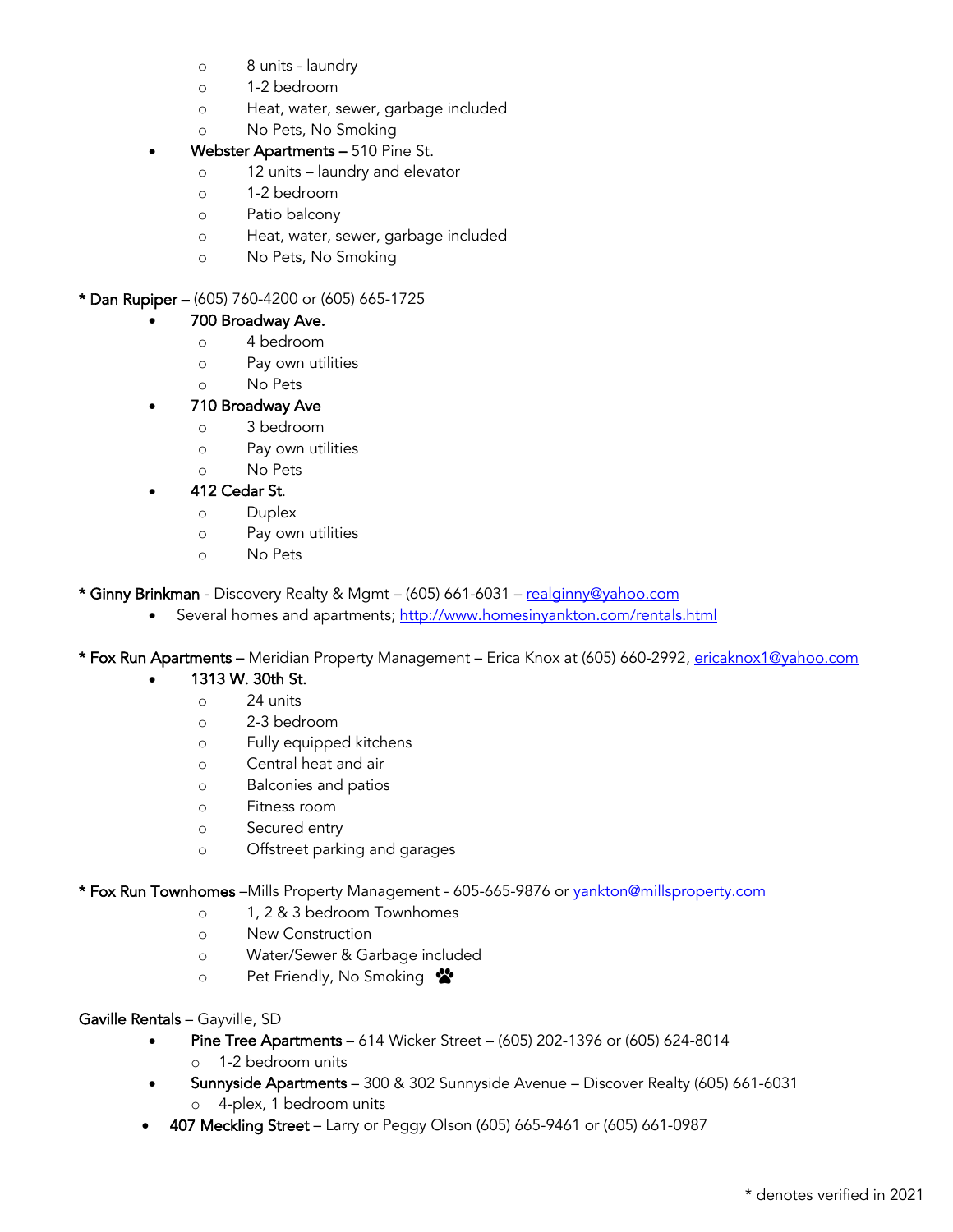- o 4-plex, 1 bedroom units
- 407 Iverson Street Larry or Peggy Olson (605) 665-9461 or (605) 661-0987 o 4-plex, 1 bedroom units
	-
- 701 McCook Street Larry or Peggy Olson (605) 665-9461 or (605) 661-0987
	- o 4-plex, 1 bedroom units
- \* Gloria Kohoutek-Becker (605) 665-7278 or (605) 661-2363, gbecker416@gmail.com
	- 600-606 E. 9th St.
		- o 4 units w/basements
		- o 2 bedroom hookups for laundry
		- o Utilities included: water/sewer/garbage
	- 605 Broadway Ave.
		- o 1 bedroom with detached garage
- \* Green Suites Meridian Property Management (605) 660-2992, ericaknox1@yahoo.com
	- o Located next to EconoLodge behind Yankton Mall
	- o 1 bedroom units with washer/dryer in each unit
	- o Studio available, does not include washer dryer
	- o No pets, no smoking

Jim Tramp - (605) 665-3037 or (605) 661-2192, www.jwtramp.com

- Hillcrest East 2205 Burleigh St. (near Hillcrest Golf & Country Club)
	- o 71 apartment units
	- o 1-3 bedroom handicap accessible, 3 season porch, elevator
	- o Underground heated garage, extra storage available
	- o Fitness center
- 10 Townhomes 15th and Green Street
	- o 3 bedroom
	- o 3 bathroom
- 16 Townhomes West of Summit Activities Center
	- o 3 bedroom
	- o For sale or rent

#### Judy Huber – (605) 665-1405

- 21 Houses
	- o 1 & 2 bedroom
- 2 BR Finished Basement Apartment: 920 Burleigh Street
	- o remodeled
	- 2 BR Apartment: 813 Burleigh Street
		- o Garage

#### \*Karla Jaime – (760)-984-2192

- Basement Room Rental Opportunity: 5 minutes from Broadway Ave. Call number for street address
	- o Shared downstairs living room and bathroom
		- Individual smaller bedroom and shared space (not entire house): \$500
		- **•** Individual larger bedroom and shared space (not entire house): \$600
	- o Shared upstairs kitchen and washer/dryer
	- o Nice, safe neighborhood. Must be OK with two dogs, but no additional pets allowed
	- o Space is newly remodeled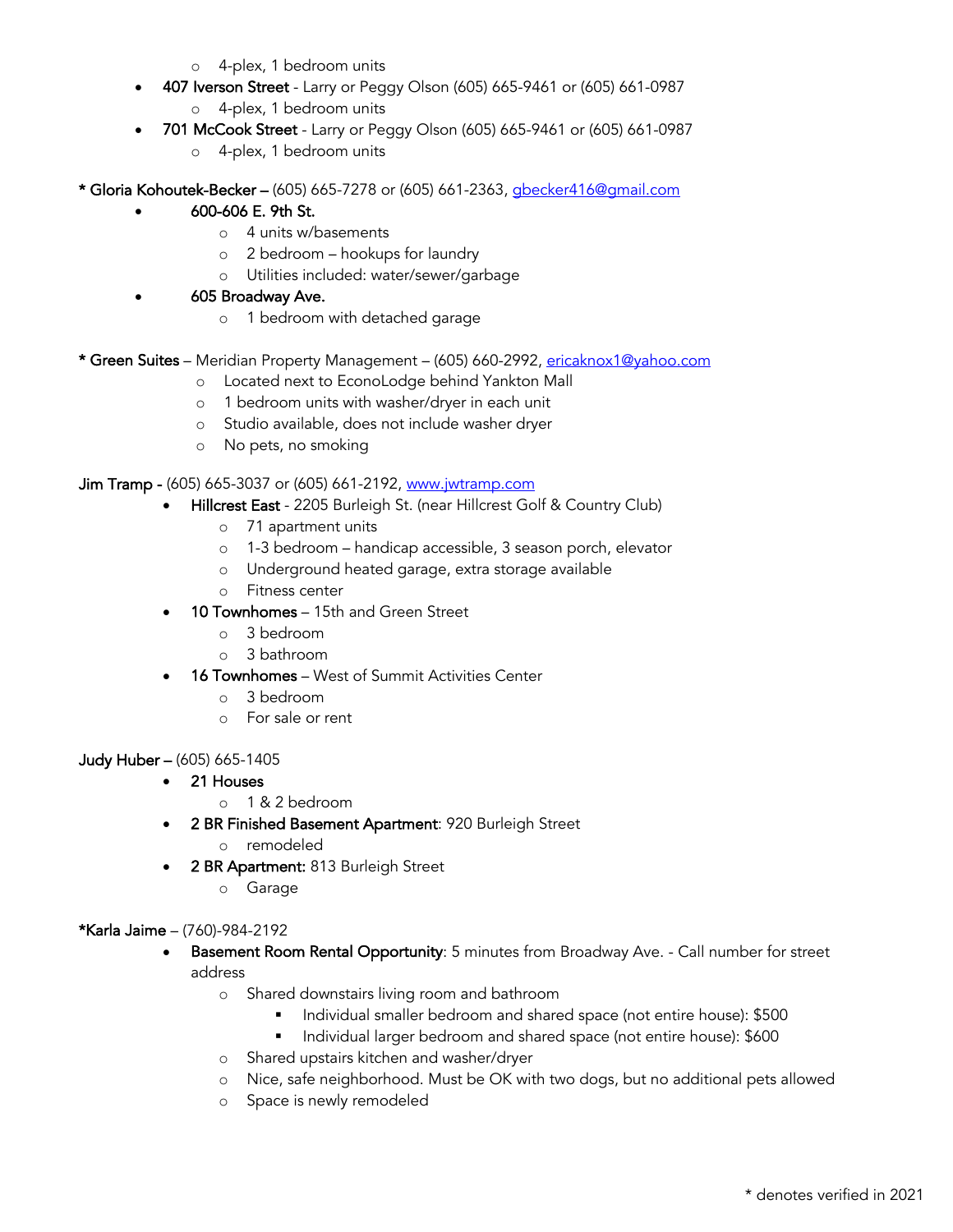Larry's Rentals – (605) 664-9014 or (605) 661-0987 or plo1961@yahoo.com

- Several homes, apartments, and duplexes available.
	- o No pets

#### Lincoln Arms Apartments - (605) 668-2203

- 600 W. 6th St.
	- o 21 units
	- o 1-2 bedroom laundry in basement
	- o Elevator, some garages
	- o Heat, water, sewer, garbage included
	- o For those age 55 and older

#### \* Loft Apartments – Lynn Peterson – (605) 661-7035

- 205 E. 3rd St.
	- o 1700 sq. ft., 1 bedroom luxury loft in Historic building
	- o Laundry, off street parking, private yard
	- o No Pets, No Smoking

#### \* Marti Dayhuff – (605) 260-2134

- Downtown Yankton Apartment, 102 E. 3rd St.
	- o 2+ bedroom
	- o 2,000 sq. ft.
	- o Washer/Dryer provided
	- o High ceilings; modern layout
	- o All utilities, cable and internet included
	- o Extra storage and kid play area
	- o Inquire about pets  $\ddot{\bullet}$

#### • Downtown Yankton Apartment, 104 E. 3rd St.

- o 2 bedroom; 1 bathroom
- o 2,000 sq. ft.
- o Large roof top patio
- o Washer/Dryer provided
- o Modern style kitchen
- o All utilities, cable and internet included
- o Inquire about pets  $\mathbf{\mathcal{D}}$

#### • Downtown Yankton Apartment, 217 1/2 E. 3rd St.

- o 3 bedroom; 2 bathroom
- o 3,000 sq. ft.
- o Master suite
- o Skylights; Exposed brick; Hardwood floors
- o Washer/Dryer provided
- o Roof top patio
- o Inquire about pets

\* Meridian Bridge Inc. – Rob Klimisch – (605)-668-5186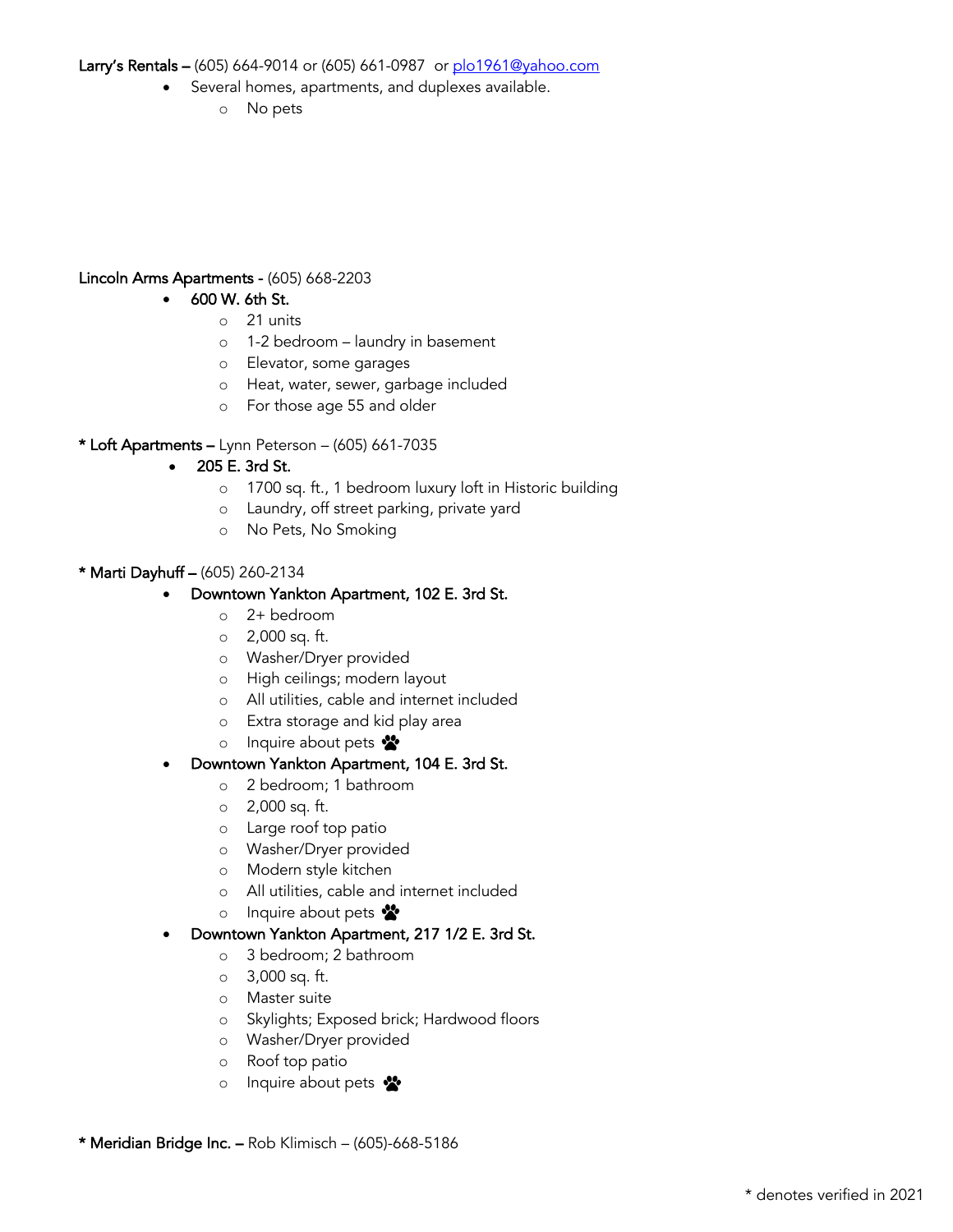#### • 804 Belfast St.

- o 4 units laundry
- o 1-2 bedroom
- o No Pets, No Smoking

## • 1008 W. 8th St.

- o 4 units laundry
- o 1-2 bedroom
- o No Pets, No Smoking

# Stewart Apts.  $-10<sup>th</sup>$  & Picotte

- o 1-2 bedroom w/garage
- o Laundry

## • Riverside Apts. – 606 W. Riverside

- o 1-2 bedroom
- o Off-street parking
- o Coin operated laundry facilities

## • 606 ½ W. Riverside

- o Laundry o Off-street parking
- $104 \text{ W}$ . 11<sup>th</sup>
	- o Duplex
	- o Laundry
	- o Off-street parking
	- o Utilities included w/rent

## • 1 Bedroom Apartment; Furnished or Unfurnished.

- o Water & Garbage Paid
- o Coin Laundry Available
- o New Carpet

#### \* Meridian Property Management – Erica Knox at (605) 660-2992 or ericaknox1@yahoo.com;

https://rentalsinyankton.com/

- Properties include:
	- o Multi-unit housing
	- o Single family homes

\* Mills Property Management – (605) 665-8306; sunrise@millsproperty.com

# Meridian Lofts - 221 W. 3<sup>rd</sup> St. & 214 Cedar St.

- o Efficiency, 1 & 2 Bedroom units
- o All Utilities Included
- o Pet friendly, No smoking

#### \* MJ Holdings & Services - Jon Hausman - (605) 661-5857, hausman33@gmail.com

- 906 Walnut St.
	- o 1 bedroom
- 508 Walnut St.
	- o 1 & 2 bedroom
	- 306-308 E.  $5<sup>th</sup>$  St.
		- o 1 bedroom units
- 916-918 Pine St.
	- o 3 bedroom units laundry
- 400 Pine Street
	- o 1 and 3 bedroom units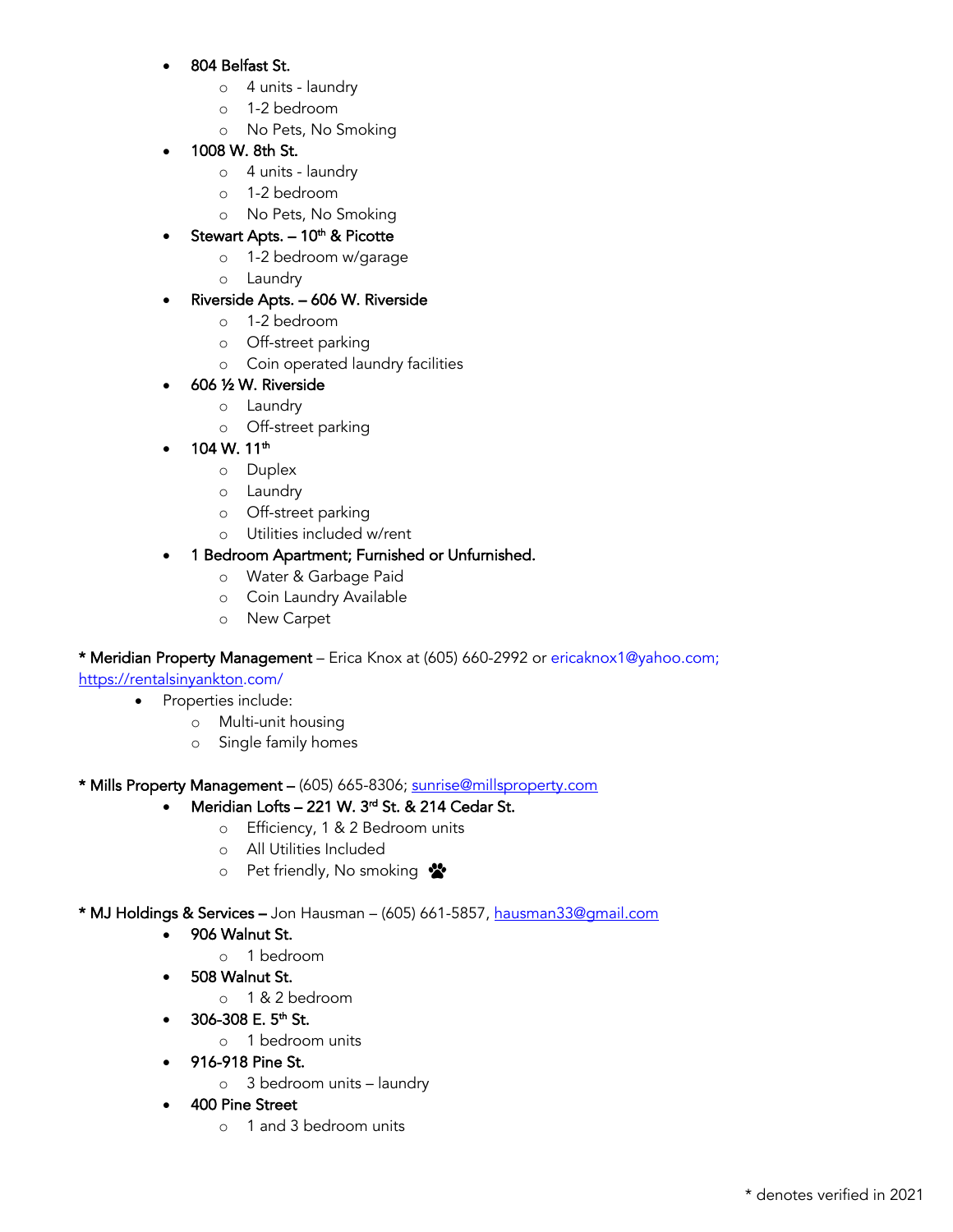- 402 Pine Street
	- o 1-2 bedroom units
- 206 E  $4<sup>th</sup>$  Street
	- o 2 and 4 bedroom units laundry
	- 3200 3204 Halley Street
		- o 2 bedroom units
	- 1400 1418 Green St.
		- o 10 Townhomes
- Corner Stone Apartments 408-412 Burleigh St.
	- o 12 units
	- o 1-2 bedroom
- Walnut Cottages 1206 ½ 1218 ½ Walnut St.
	- o 7 units
	- o 1 bedroom
- Rose Hill Apartments 200 and 206-208 E. 15th St.
	- o 5 plex
	- o 1 duplex
- 413 Walnut St.
	- o 4 plex
- 904 Pearl
	- o 1 bedroom house

\* N-K Properties, Inc. - (605) 665-1828, 610 Broadway Avenue, www.n-kproperties.com/apartments

- Several Houses
- Pine Manor 305 Pine St.
	- o 5 units
	- o 1-2 bedroom
- West Side Apartments  $808$  W.  $5<sup>th</sup>$  St.
	- o 6 units
	- o 1-2 bedroom laundry, some garages

Neu Properties – Don Neukirch – (605) 661-3342

- Jackson Apartments 903 Jackson Street
	- o 12-2 Bedroom units
	- o Garages
- Treepine  $2500 \& 2503$  Capital Street; 106 East  $25<sup>th</sup>$  Street
- Douglas Point -2500, 2502, 2504 & 2506 Douglas Ave.
	- o 24 Units
	- o 1 & 2 Bedroom
	- o No Pet/Smoking
- Bunker Apartments 305 & 307 Bunker Lane

#### Patty Taylor – (605) 661-1243

- Park 50 Estates 802 West City Limits Rd.
	- o 72 units
	- o 1-3 bedroom laundry, some garages
	- o Heat, cable, water, sewer, garbage included
	- o No Pets, No Smoking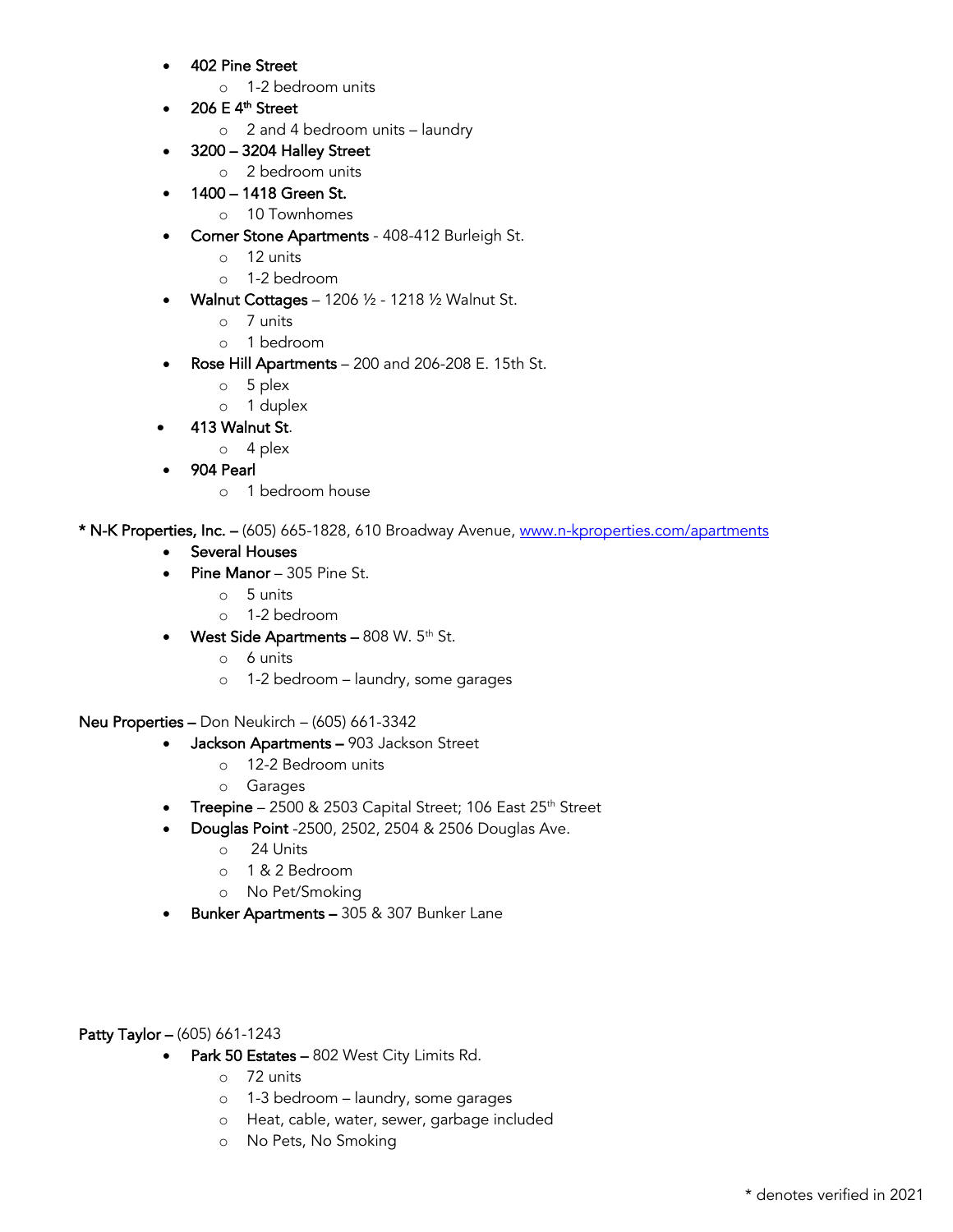- o Accepts Yankton housing vouchers
- The Clark, 1305-1307 W. 8<sup>th</sup> St.
	- $\circ$  42 units
	- o 1-3 bedroom laundry, some garages
	- o Heat, cable, water, sewer, garbage included
	- o No Pets, No Smoking
	- o Accepts Yankton housing vouchers
- \* Randy Kussman (605) 661-8743 or (605) 664-5555, randyvision@iw.net

#### • 101 & 103 E. 16<sup>th</sup> St.

- o Stove, fridge, washer, dryer included
- o No pets
- 1507 & 1509 Burleigh St.
	- o 2 bedroom
	- o No pets

#### Rick Smith – (605) 665-4804

 $\bullet$  110 W 6<sup>th</sup> Street

\* River Valley Rentals – Erica Knox at (605) 660-2992 or ericaknox1@yahoo.com; https://rentalsinyankton.com/

- 12 rental properties including:
	- o multi-unit houses
	- o single family homes
- \* Rusher Properties, LLC (800) 670-5798 ryan@rusherproperties.com
	- Several apartments, houses
- \* Mark Spencer (605) 665-4561, mark@blackburnhousing.com
	- Blackburn Housing
		- o Multiple units
	- Eastwinds Court
		- o Mobile home rentals

\* Summit Heights Apartments - Molly Tramp - (605) 661-4014 www.jwtramp.com/summit-heights

- Located on West City Limits Road
- 32 units, new construction
- 1, 2 & 3 bedroom units

#### \* The Lumberyard Suites - (605) 660-8621, sdlumberyard@gmail.com

- o Utica, SD
- o 1-3 bedroom units
- o Garage slots available
- o Furnished and unfurnished
- o All utilities, internet and DishTV included in rental price
- o No smoking, No pets
- o Community space, hot tub and fitness center

\* Walnut Village Apartments – (605) 664-4220, walnutvillage@iw.net; www.walnutvillagecare.com

#### • 613 Walnut St.

- o 37 units
- o 1-2 bedroom Senior Apartments
- o Senior independent and assisted living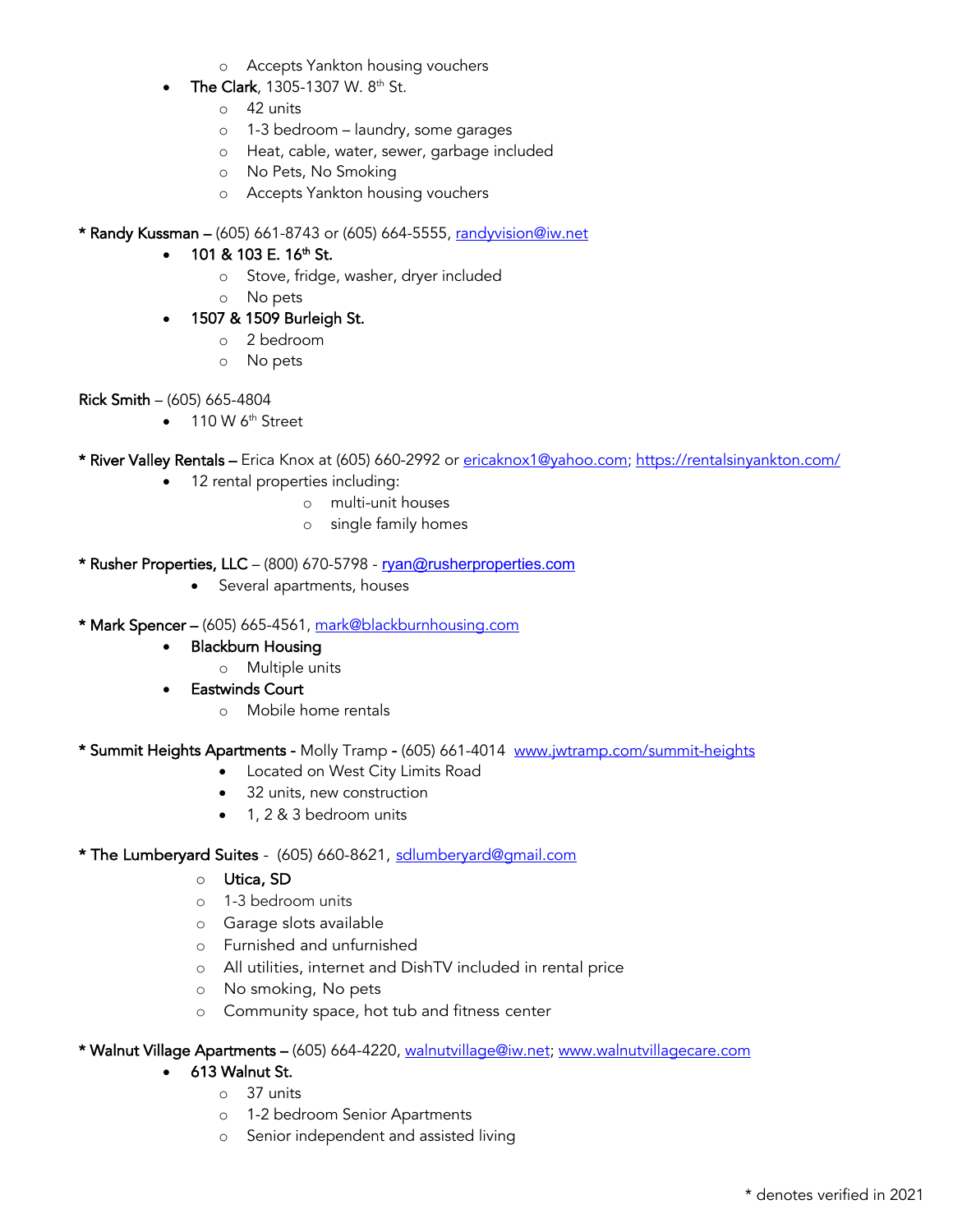- o Elevator
- o No Smoking
- o Pet policy  $\mathbf{\mathring{a}}$

\* Westbrook Estates Apartments – Silverleaf Properties, Heather Branton - (605) 403-5111,

westbrook@silverleafprop.com;

## • I - 2405 W. City Limits Road

- o 1-3 bedroom Apartments
- o Fitness Center
- o Playground
- o Washer and Dryer Included
- o Fully Equipped Kitchen
- o 24 Hour Emergency Maintenance
- o 32 Garages Available

#### • II - 2403 W. City Limits Road

- o 1-4 bedroom Apartments
- o Controlled Entry
- o Community Room
- o Balcony
- o Patio
- o Non-Smoking Building
- o New Properties
- o Parking Available
- o 24 Hour Maintenance
- o On-Site Management
- o Pets Welcome
- o Utilities Included: Sewer, Water, Garbage

#### Williams Triplex – Sandy (605) 661-8170

#### • 410 Riverside Drive

- o 2 bedroom unit
- o Garage (unattached)
- o No Pets
- o No smoking
- o Washer & Dryer hookup
- o Deck with view of Missouri River
- o 3 person occupancy limit

\*Yankton Rental Properties L.L.C. - Britteny Wallenstein - (605) 661-5202, brittenywallenstein@gmail.com;

- Yankton, SD
	- o Houses and Apartments for rent and sale
		- 1-4 bedroom houses
		- 1-3 bedroom apartments
	- o One year lease plus security deposit required
	- o No pets
	- o No smoking
	- o Stove and refrigerator provided
	- o Willing to accept Yankton Housing & Redevelopment Commission: Housing Choice Vouchers
	- o Accepts Pathways Applicants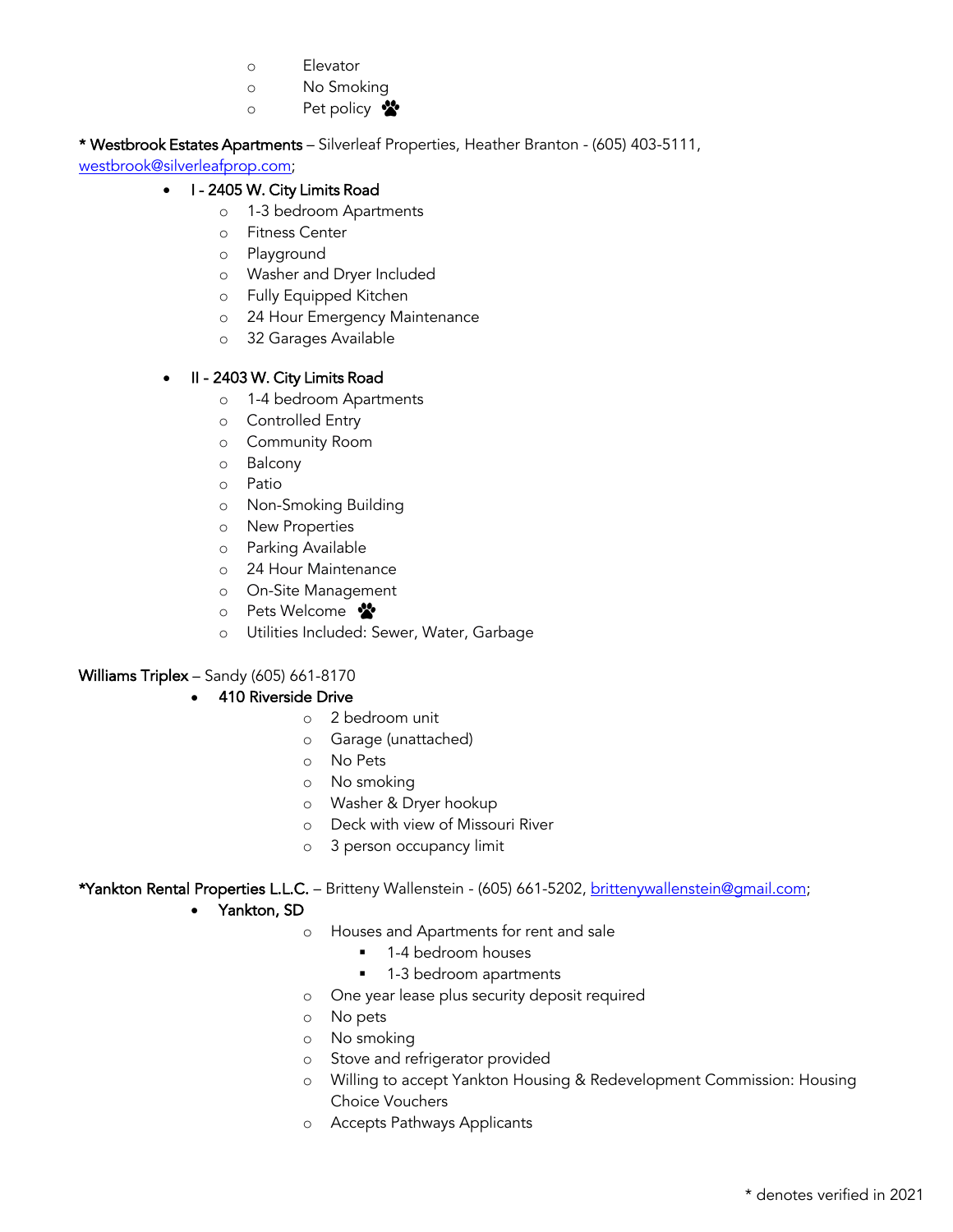# Miscellaneous Apartments/Houses Available – (605) 661-3999

- 16 Apartments (2 bedroom)
- 4 Houses (2 bedroom)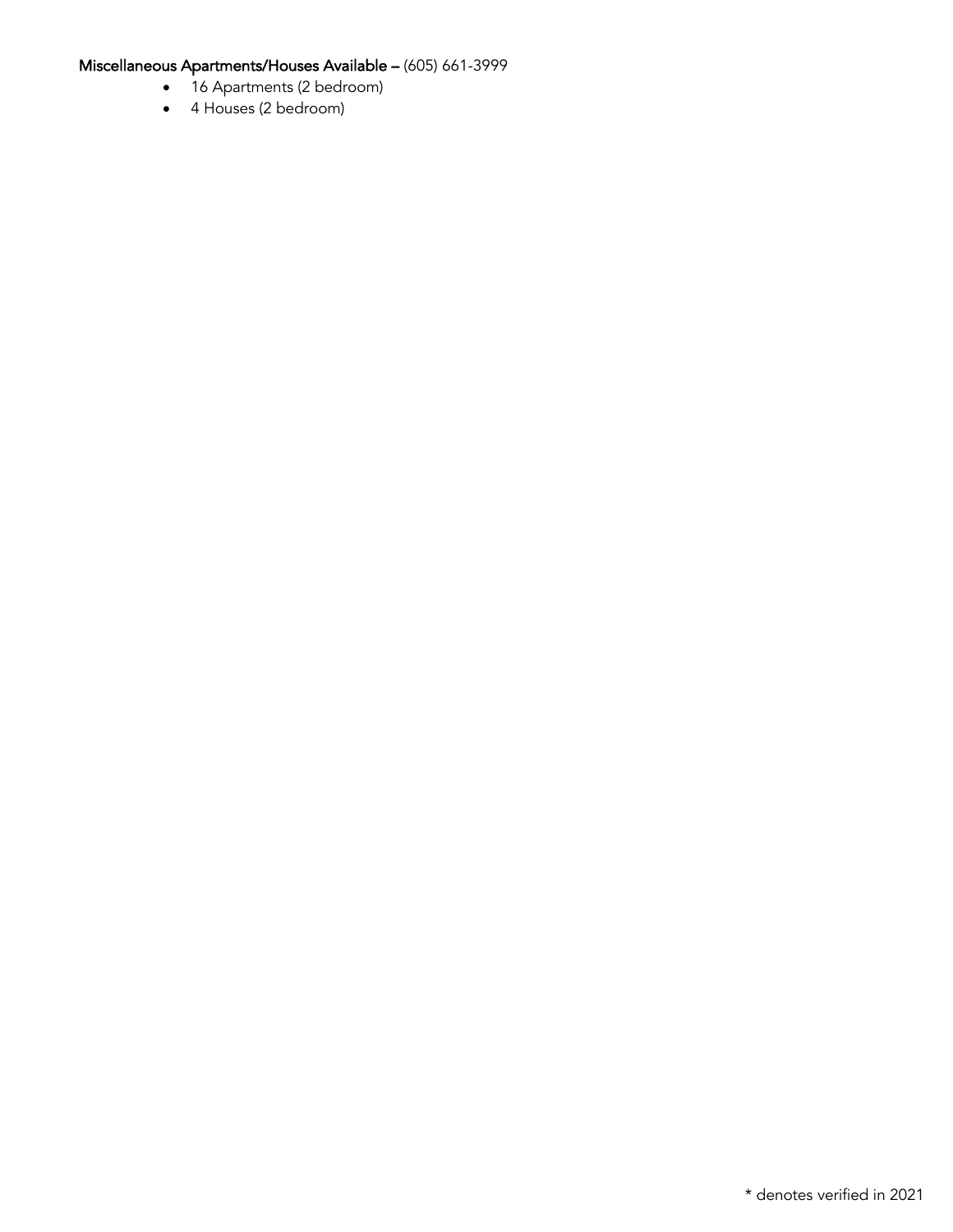

# Yankton Area Rental Listings

(Compiled by Yankton Thrive)

# Subsidized Apartments, Duplexes and Houses

\* Ability Building Services, Inc. – Beth Kathol, Executive Director, (605) 665-2518, www.abilitybuildingservices.com

- 210 Locust St., 2906 Piper St., 600 E. 10th St., 405 Linn St., 918 Picotte St., 2311 Cedar Terrace, 2407 Cedar Terrace, 2001 Locust St.
	- o For residence with developmental disabilities.
	- o Allows residence independence and support the need
	- o 24 hour staff support

\* Angelhaus – (605) 665-7255, www.angel.haus/yankton-senior-living-and-memory-care

- 2903 & 2905 Douglas Ave.
	- o 55 units
	- o 1-2 bedroom
	- o 24 hour assisted living
	- o Registered nurse, medication assistance, Pharmacist consultant
	- o Planned activities
	- o Weekly laundry and housekeeping
	- o Cable, utilities and maintenance included
	- o Wheelchair accessible

#### \* Avera Sacred Heart Majestic Bluffs – 2109 11th St., (605) 668-8900 or (605) 668-8800

#### Senior Living Apartment, Assisted Living

- o 20 units
- o 1-2 bedroom
- o Kitchen area, microwave, refrigerator/freezer
- o Handicap accessible
- o All utilities included
- o No pets allowed
- Senior Living Apartment, Independent Living
	- o 39 units
	- o 1-2 bedroom, handicap accessible
	- o Laundry on-site, housekeeping available
	- o All utilities included
	- o Pets Allowed  $\cdot$
- **Senior Townhome** (605) 668-8439
	- o 8 units
	- o 2 bedroom, double garage
	- o Yard work and snow removal
	- o Handicap accessible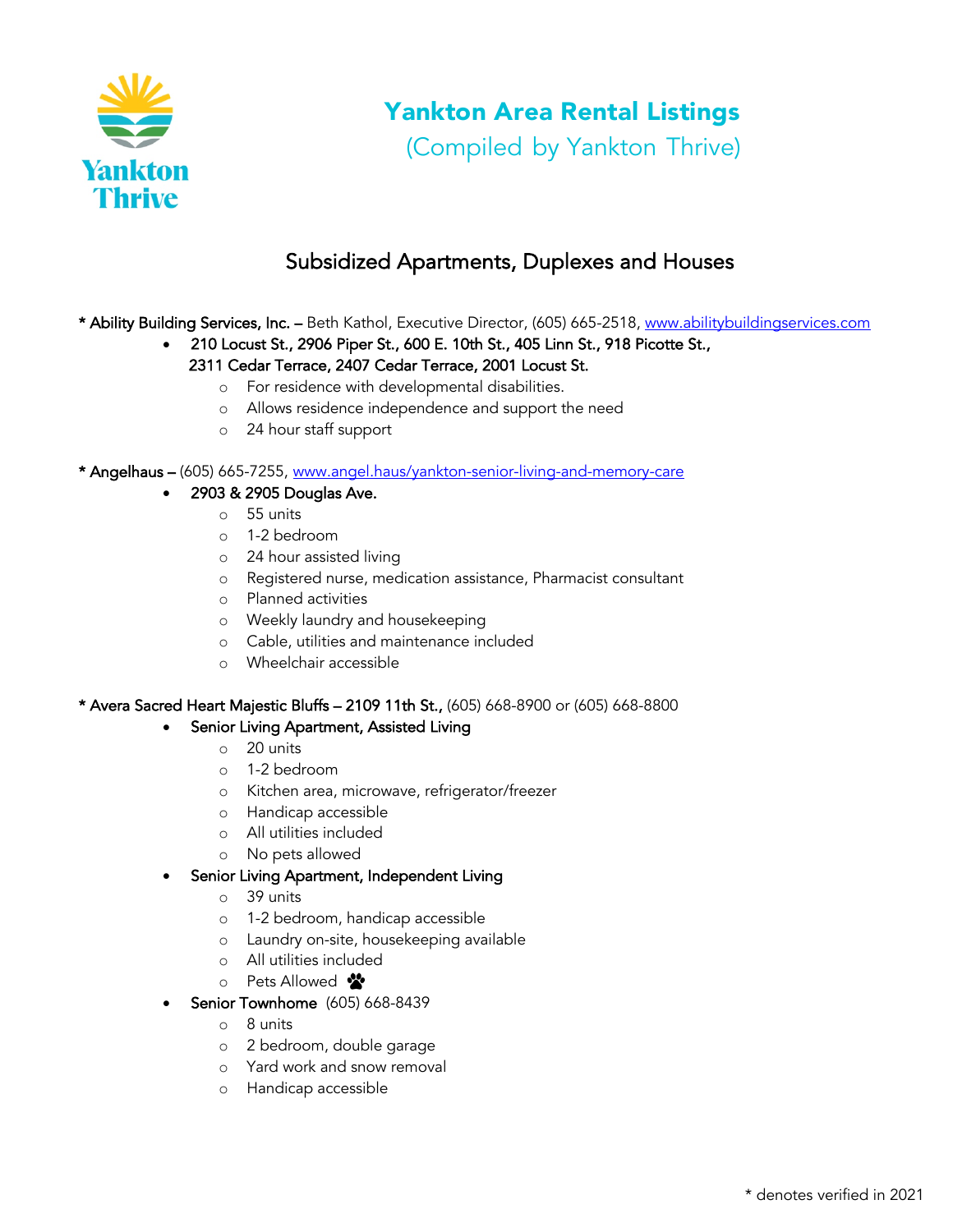#### Dakota Partners – (605) 665-4512, dakota\_partners@yahoo.com

- East Meadows Apartments 1001 & 1003 Memory Ln.
	- $\circ$  24 units
	- o 2 bedroom
	- o Family complex and Accessible units
	- o Rent based on income
	- o No pets (Companion animals only)
	- o On-site laundry
- Walnut Hill Apartments & Townhomes- 1015-1021 Walnut St.
	- o 44 units
	- o 1-3 bedroom
	- o Elderly, family, and disabled complex
	- o Rent based on income
	- o No pets (Companion animals only)
	- o On-site laundry

#### \* Diversified Property Management – (Tea, SD) (888) 368-3330, (605) 368-2572,

#### diversifiedpmanagement@yahoo.com

- Ashbury Apartments 1010 Pennsylvania St.
	- o 8 units
	- o 1-2 bedroom
	- o Family complex
- **Crestview Apartments 815 Picotte St.** 
	- o 8 units
	- o 1-2 bedroom
	- o Family complex
- Heritage Apartments 808 Picotte St.
	- o 4-plexes
	- o 3 bedroom
	- o Family complex
- Pineview 713 Pine St.
	- o 6 units
	- o 1 bedroom
	- o Family complex
- River Run Apartments 902 E. 11th St.
	- o 8 units
	- o 1-2 bedroom
	- o Family complex

#### \* Estes Apartments – Costello Property Mgmt, Jeff Todd, (605) 231-2565,

estes@costelloco.com, www.costelloco.com

#### • 301 Bunker Ln.

- o 24 units
- o 1-2 bedroom
- o Family complex, handicap accessible
- o On-site laundry
- o Off street parking
- o No pets
- o Rent based on income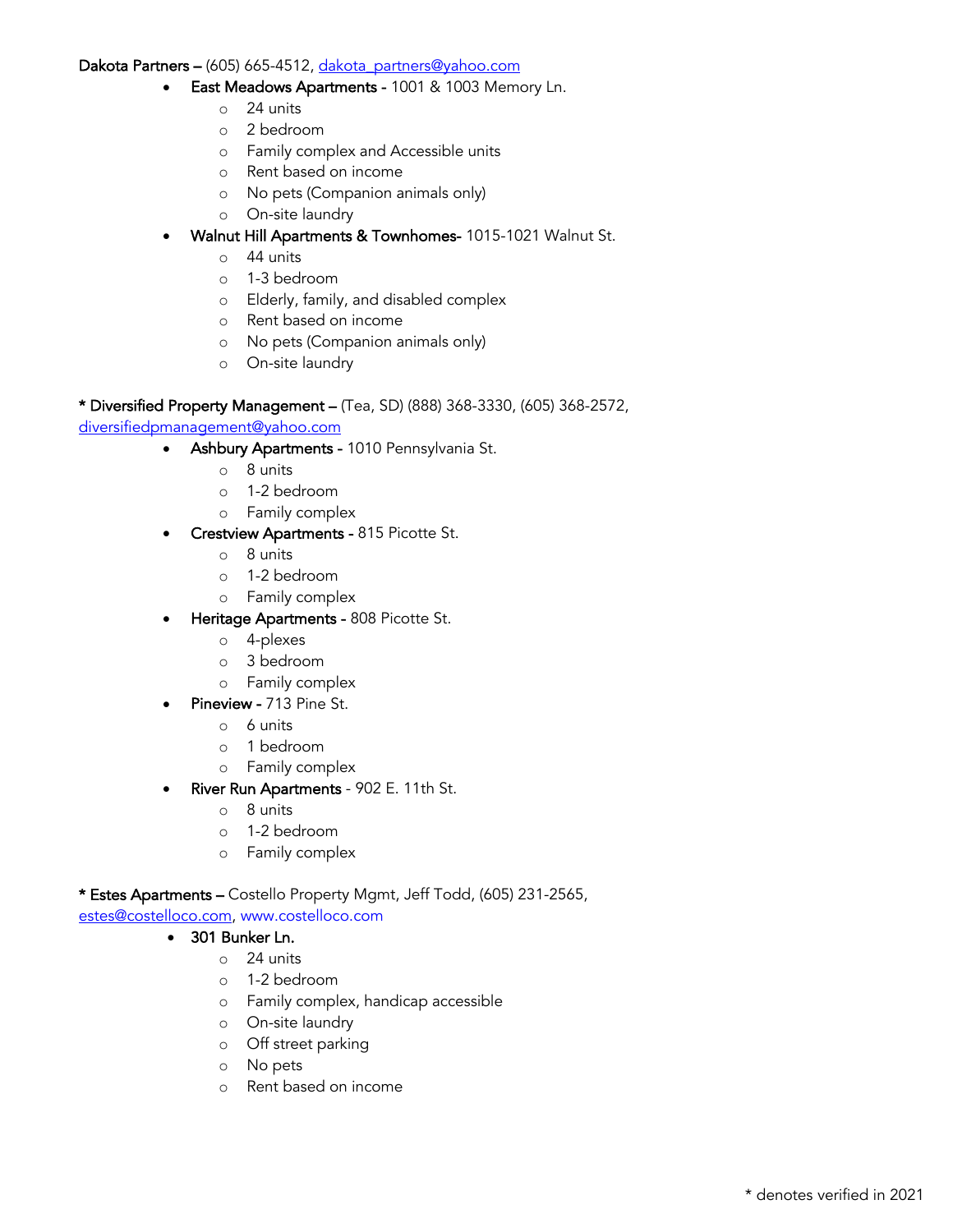#### Hartington Rentals – Hartington, NE

- Cedar Villa Apartments Skogen Company (605) 263-3941
	- o 1-2 bedroom units
	- o 30% of gross annual income
- Porte Centre Apartments Skogen Company (605) 263-3941
	- o 2 bedroom units
	- o 30% of gross annual income
- Porte Villa Apartments Skogen Company (605) 263-3941
	- o 1 bedroom units
	- o 30% of gross annual income
	- o Designed for elderly or disabled

#### \* Mills Property Management - (605) 665-8306; sunrise@millsproperty.com

- Sunrise Apartments 2015 Green St.
	- o 1 & 2 bedroom apartments
	- o Senior Income Based (+62/Disabled)
	- o Water/Sewer & Garbage Included
	- o Pet Friendly, No smoking

#### Seldin Company – (605) 260-6110

- Colonial Square Apartments 802, 806, 810 E. 13th St.
	- o 42 units
	- o 1-2 bedroom laundry
	- o Electricity, water and sewer included
	- o Family complex
	- o Rent based on 30% of tenant's adjusted annual income
	- o No Pets
- Village Green Apartments 904 & 906 E. 13th St.
	- o 32 units
	- o 1-2 bedroom laundry
	- o Utilities included
	- o Stove, refrigerator
	- o Family complex
	- o Rent based on 30% of tenant's adjusted annual income
	- o No Pets

\* Marne Creek Apartments - Weinberg PM, Inc, (712) 258-4765, Shelly O'Brien, Property Manager

- 610 W. 21st St.
	- o 40 units
	- o 1 bedroom
	- o Laundry room and Community room available
	- o Elderly and disabled complex
	- o On-site and off street parking
	- o Carpeted, full size range and refrigerator, air-conditioned
	- o Small pets allowed  $\mathbf{\mathring{\&}}$

\* Sir Charles Apartments – Amanda Pokorny, (605) 665-2251, amanda.pokorny@lcbhs.net, www.lcbhs.net

- 120 W. 3rd St.
	- o 34 units
	- o 1 bedroom
	- o Elderly and handicapped complex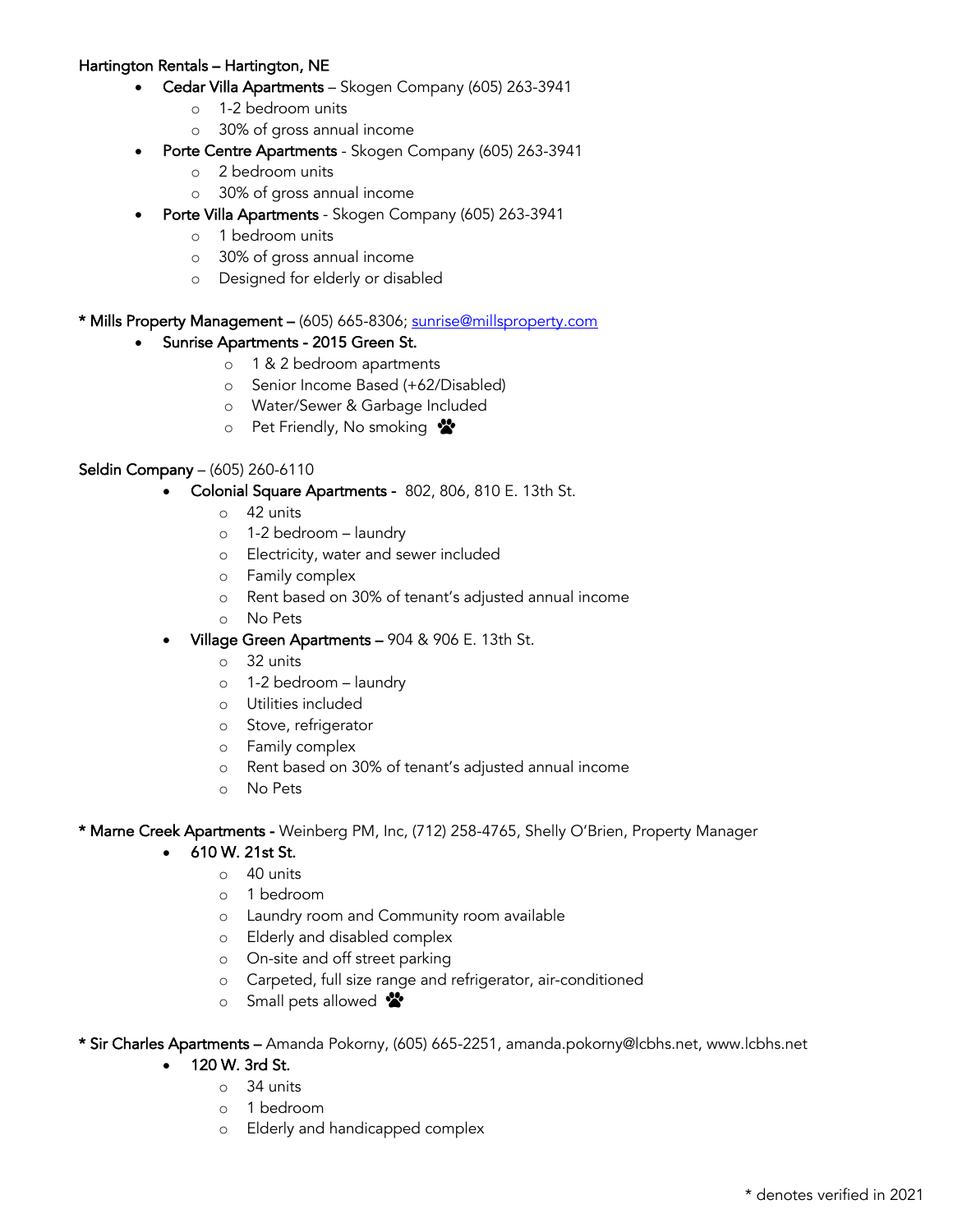#### \* Skogen Company – (Irene, SD) (605) 263-3941, skogenco@iw.net

- Between the 50's 801-807 Dakota St.
	- o 32 units
	- o 2 bedroom
	- o Family complex
- Canyon Ridge Townhomes & Apartments 1700 Locust St.
	- o 60 units
	- o 1-3 bedroom
	- o Elderly and family complex
	- o Stove and refrigerator
	- o Water, sewer, garbage included
	- o Some pets allowed
	- o Rent based on income
- Terrace Hill Apartments 2403 Cedar St.
	- o 20 units
	- o 1-2 bedroom
	- o Family complex
- Meadow Park Apartments 909 Memory Ln.
	- o 20 units
	- o 1-2 bedroom
	- o Elderly complex
	- o Water, sewer, garbage included
	- o Handicap Accessible
- Orchard Square 414-422 W. 15th St.
	- o 60 units
	- o 1-2 bedroom
	- o Family complex
	- o No pets
	- o Utilities included
- Memory Lane Apartments 901 Memory Ln.
	- o 18 units
	- o 1-2 bedroom
	- o Elderly complex
- Locust Lane Apartments 2003 & 2005 Locust St.
	- o 12 units
	- o 3 bedroom
	- o Family complex

#### \* Sutton Place Apartments - Premier, (605) 872-2009, suttonplace@pre-3.com

#### • 2904, 2908, 3000 & 3002 Douglas Ave.

- o 60 units
- o 2-3 bedroom laundry, handicap accessible
- o Heat, water, garbage and sewer included
- o One year lease plus security deposit required; income limits apply
- o No pets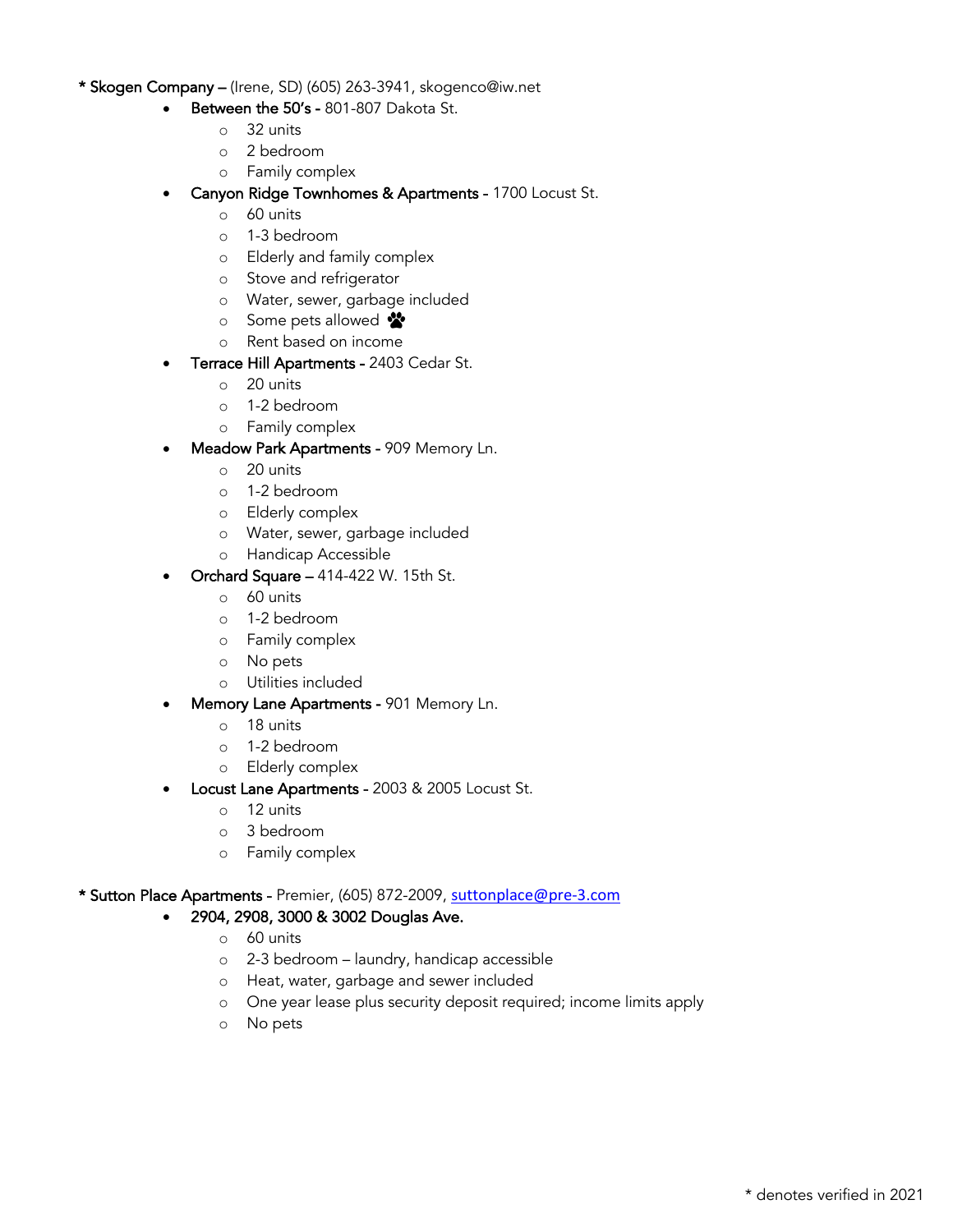\* Valley Park Apartments - Oakleaf Property Mgmt, (877) 521-8750 or (712) 255-3665, info@oakleafpm.com; www.oakleafpm.com

- 2200 Green St.
	- o 18 townhomes
	- o 2-3 bedroom handicap accessible
	- o Family complex
	- o Utilities allowance, income based rent
	- o No pets

\* Whiting Court - Costello Property Management - Jeff Todd, (605) 231-2565, whitingcourt@costelloco.com, www.costelloco.com

- 1006 Whiting Dr.
	- o 17 units
	- o 1-2 bedroom
	- o On-site laundry, community room, elevator

\* Yankton Heights Apartments - Costello Property Management, (605) 929-0770,

yanktonheights@costelloco.com

- $1200 \text{ W}$ .  $30^{\text{th}}$  St.
	- o 1-3 Bedroom
	- o Community Room
	- o Non Smoking
	- o Children's Playground Picnic Area
	- o New Property
	- o 24 Hour Maintenance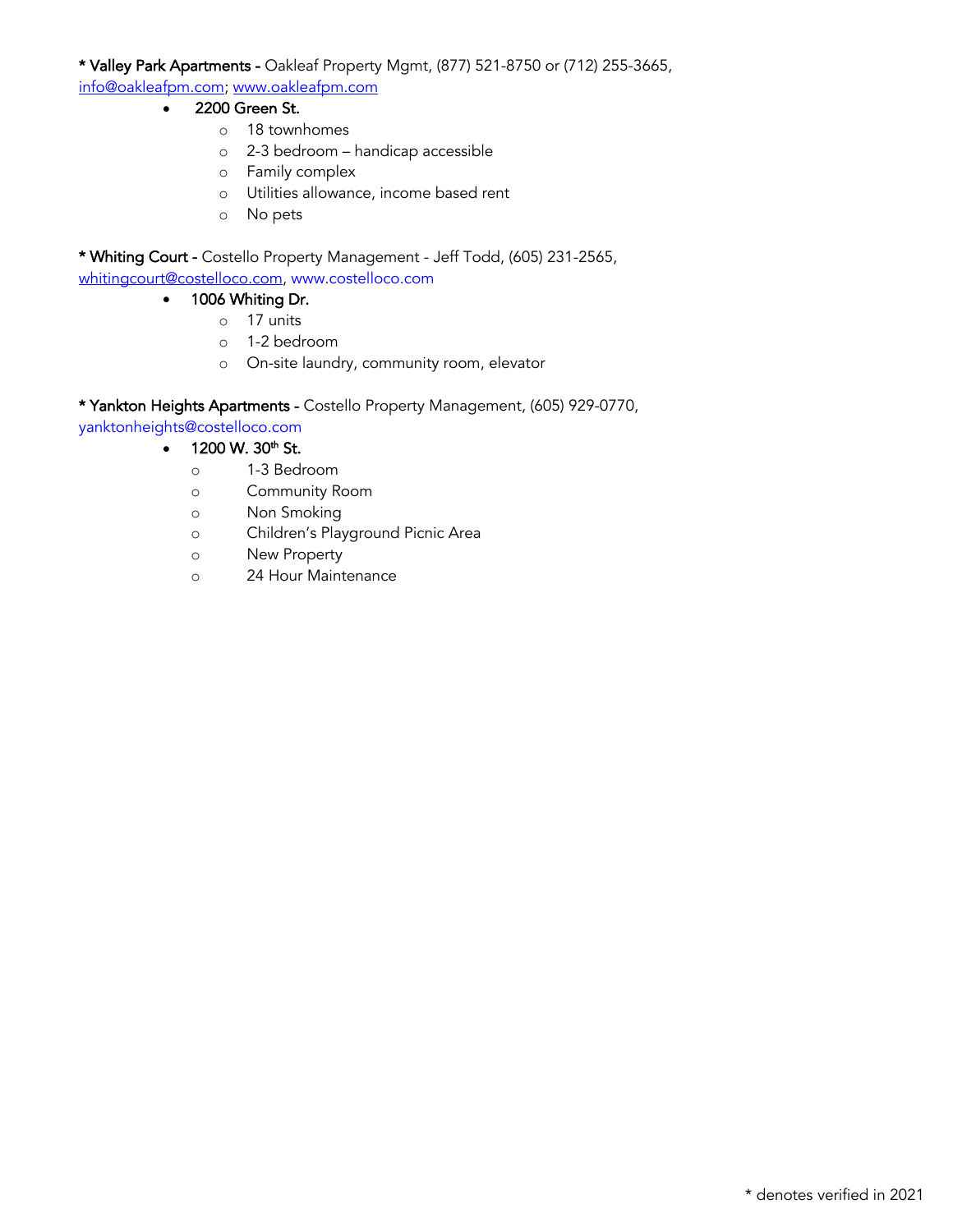

# Yankton Area Rental Listings

(Compiled by Yankton Thrive)

# Short-term Rentals

## Circle EnLodge – Anita Emmick – (605) 670-8704

- o 11 double rooms available
- o Former hunting lodge

#### DJ's Specialty Resort & Rentals – (605) 665-3206, lodging@djsresort.com, www.djsresort.com

- DJ's Specialty Resort 31110 Walleye Dr. (3 miles West on Highway 52)
	- o 7 units fully furnished
	- o Good for in between homes, short stays from a week, six months, etc., reunions
	- o Cable TV, free Wi-Fi, laundry available
	- o No pets

#### Fully furnished rentals – Lisa Anderson (605) 661-0054

o Yankton, SD

#### Hausman Rentals – (605) 661-5857, hausman33@gmail.com

- o 200 East 15<sup>th</sup> Street
	- o 1 bedroom, 1 bathroom
- o 412 Burleigh
	- o 2 bedroom, 1 bath

#### \* Hotel 114 – Curt Bernard (605) 661-2509, https://www.facebook.com/Hotel-114-1190929457627619/

- o Downtown Yankton
	- o modern micro units
	- o 1 bedroom
	- o private bath

#### Horse Inn Around Ranch – Pat Hanes (605) 660-0623; https://www.facebook.com/horseinnaroundranch/

- o 31214 454<sup>th</sup> Ave, Meckling, SD
	- Bunkhouse Rooms
	- Shared living and dining room
	- Besides apartments they are good for temporary and extended stays
- Meridian Lofts (605) 665-8306; sunrise@millsproperty.com
	- o \$50 up charge for month to month